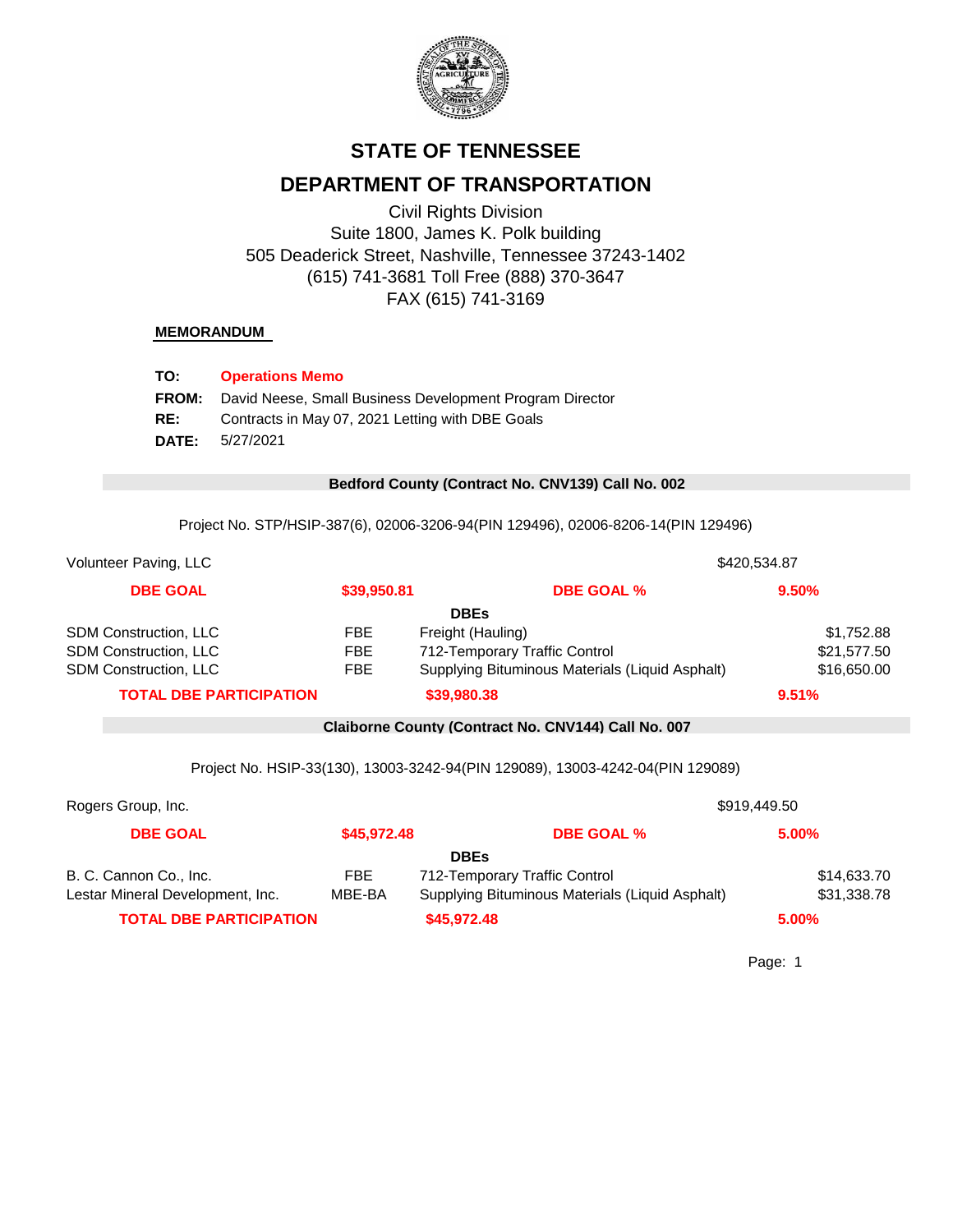## 0 **Greene County (Contract No. CNV146) Call No. 009**

Project No. HSIP-35(76), 30005-3251-94(PIN 129158), 30005-4251-04(PIN 129158), 15009-3229-94(PIN 129163), 15009-8229- 14(PIN 129163)

| Summers-Taylor, Inc.                                                  | \$1,935,532.60           |                                                                                  |                              |  |  |
|-----------------------------------------------------------------------|--------------------------|----------------------------------------------------------------------------------|------------------------------|--|--|
| <b>DBE GOAL</b>                                                       | \$106,454.29             | <b>DBE GOAL %</b>                                                                | 5.50%                        |  |  |
|                                                                       |                          | <b>DBEs</b>                                                                      |                              |  |  |
| B. C. Cannon Co., Inc.                                                | <b>FBE</b>               | 712-Temporary Traffic Control                                                    | \$59,500.00                  |  |  |
| Dykes Trucking, Inc.<br>Roadway Solutions, LLC                        | <b>FBE</b><br><b>FBE</b> | Freight (Hauling)<br>705-Guardrail                                               | \$41,651.00<br>\$8,400.00    |  |  |
| <b>TOTAL DBE PARTICIPATION</b>                                        |                          | \$109,551.00                                                                     | 5.66%                        |  |  |
|                                                                       |                          |                                                                                  |                              |  |  |
|                                                                       |                          | Cumberland County (Contract No. CNV010) Call No. 010                             |                              |  |  |
|                                                                       |                          | Project No. STP/M-462(5), 18462-3205-14(PIN 104963)                              |                              |  |  |
| Rogers Group, Inc.                                                    |                          | \$19,534,844.75                                                                  |                              |  |  |
| <b>DBE GOAL</b>                                                       | \$1,758,136.03           | <b>DBE GOAL %</b>                                                                | 9.00%                        |  |  |
|                                                                       |                          | <b>DBEs</b>                                                                      |                              |  |  |
| Jen-Hill Construction Materials of<br>TN & KY, INC                    | <b>FBE</b>               | Supplying Non-Metallic Pipe                                                      | \$818,627.83                 |  |  |
| Kimberly, Inc.                                                        | <b>FBE</b>               | 209-Project Erosion Prevention and Sediment Control                              | \$325,000.00                 |  |  |
| Lestar Mineral Development, Inc.<br>Roadway Solutions, LLC            | MBE-BA<br><b>FBE</b>     | Supplying Bituminous Materials (Liquid Asphalt)<br>712-Temporary Traffic Control | \$400,237.20<br>\$216,025.00 |  |  |
| <b>TOTAL DBE PARTICIPATION</b>                                        |                          | \$1,759,890.03                                                                   | 9.01%                        |  |  |
|                                                                       |                          | Davidson County (Contract No. CNV147) Call No. 011                               |                              |  |  |
|                                                                       |                          |                                                                                  |                              |  |  |
|                                                                       |                          | Project No. NH/HSIP-1(434), 19019-3224-94(PIN 129509), 19019-8224-14(PIN 129509) |                              |  |  |
| Vulcan Construction Materials, LLC                                    |                          | \$2,461,876.25                                                                   |                              |  |  |
| <b>DBE GOAL</b>                                                       | \$258,497.01             | <b>DBE GOAL %</b>                                                                | 10.50%                       |  |  |
|                                                                       |                          | <b>DBEs</b>                                                                      |                              |  |  |
| G & M Associates                                                      | MBE-BA<br><b>FBE</b>     | 712-Temporary Traffic Control                                                    | \$48,952.01                  |  |  |
| International Traffic Systems, Inc.<br><b>TOTAL DBE PARTICIPATION</b> |                          | 730-Traffic Signals                                                              | \$209,545.00<br>10.50%       |  |  |
|                                                                       |                          | \$258,497.01                                                                     |                              |  |  |
|                                                                       |                          | Davidson County (Contract No. CNV206) Call No. 012                               |                              |  |  |
|                                                                       |                          | Project No. NH-1(438), 19021-8255-14(PIN 083573)                                 |                              |  |  |
| Vulcan Construction Materials, LLC<br>\$1,438,750.00                  |                          |                                                                                  |                              |  |  |
| <b>DBE GOAL</b>                                                       | \$100,712.50             | <b>DBE GOAL %</b>                                                                | 7.00%                        |  |  |
|                                                                       |                          | <b>DBEs</b>                                                                      |                              |  |  |
| G & M Associates                                                      | MBE-BA                   | 712-Temporary Traffic Control                                                    | \$95,000.00                  |  |  |
| Jerry B. Young Construction, Inc.                                     | MBE-BA                   | Supplying Bituminous Materials (Liquid Asphalt)                                  | \$5,955.40                   |  |  |
| <b>TOTAL DBE PARTICIPATION</b>                                        |                          | \$100,955.40                                                                     | 7.02%                        |  |  |
|                                                                       |                          |                                                                                  |                              |  |  |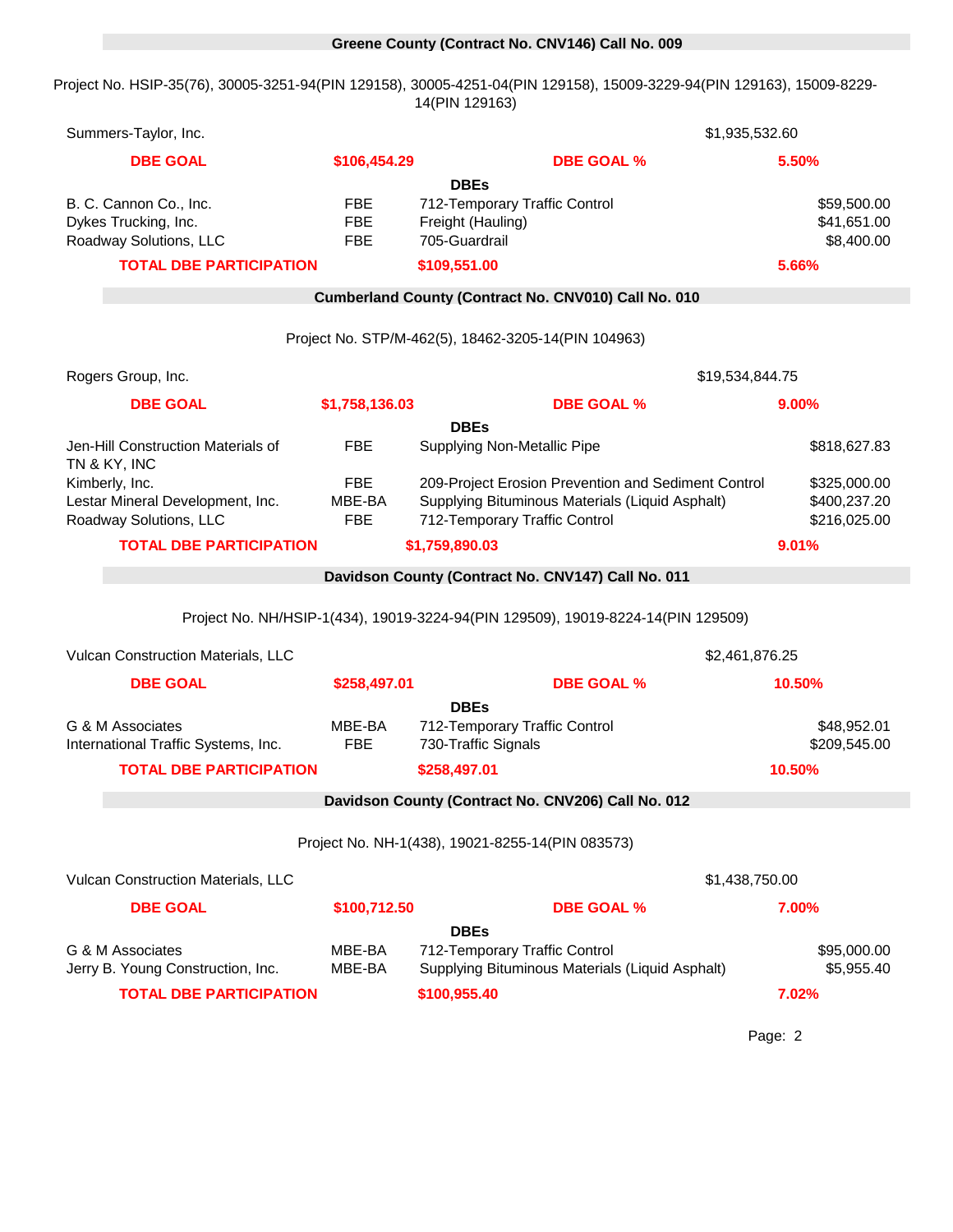### 0 **Dickson County (Contract No. CNV086) Call No. 018**

Project No. HSIP-235(14), 22003-3207-94(PIN 130793), 22003-4207-04(PIN 130793), 22004-3256-94(PIN 130792), 22004-4256- 04(PIN 130792), 22007-3254-94(PIN 130790), 22007-4254-04(PIN 130790), 22007-3255-94(PIN 130791), 22007-4255-04(PIN 130791), 22007-3253-94(PIN 129223), 22007-8253-14(PIN 129223)

| Eubank Asphalt Paving & Sealing                                                  |                                |                                                                                                                                            | \$2,143,883.30                           |
|----------------------------------------------------------------------------------|--------------------------------|--------------------------------------------------------------------------------------------------------------------------------------------|------------------------------------------|
| <b>DBE GOAL</b>                                                                  | \$150,071.83                   | <b>DBE GOAL %</b>                                                                                                                          | 7.00%                                    |
| SDM Construction, LLC                                                            | <b>FBE</b>                     | <b>DBEs</b><br>Supplying Bituminous Materials (Liquid Asphalt)                                                                             | \$155,000.00                             |
| <b>TOTAL DBE PARTICIPATION</b>                                                   |                                | \$155,000.00                                                                                                                               | 7.23%                                    |
|                                                                                  |                                | Fentress County (Contract No. CNV152) Call No. 020                                                                                         |                                          |
|                                                                                  |                                | Project No. NH/HSIP-28(81), 25043-3218-94(PIN 129636), 25043-8218-14(PIN 129636), 25006-8224-14(PIN 127164)                                |                                          |
| Rogers Group, Inc.                                                               |                                |                                                                                                                                            | \$2,200,474.90                           |
| <b>DBE GOAL</b>                                                                  | \$132,028.49                   | <b>DBE GOAL %</b>                                                                                                                          | 6.00%                                    |
|                                                                                  |                                | <b>DBEs</b>                                                                                                                                |                                          |
| B. C. Cannon Co., Inc.<br>Lestar Mineral Development, Inc.                       | <b>FBE</b><br>MBE-BA           | 712-Temporary Traffic Control<br>Supplying Bituminous Materials (Liquid Asphalt)                                                           | \$29,468.51<br>\$102,559.98              |
| <b>TOTAL DBE PARTICIPATION</b>                                                   |                                | \$132,028.49                                                                                                                               | 6.00%                                    |
|                                                                                  |                                | Hamilton County (Contract No. CNV155) Call No. 024                                                                                         |                                          |
| Talley Construction Company, Inc.                                                |                                | 14(PIN 129623)                                                                                                                             | \$1,847,348.92                           |
| <b>DBE GOAL</b>                                                                  | \$129,314.42                   | <b>DBE GOAL %</b>                                                                                                                          | 7.00%                                    |
| WMC Contracting Co., Inc.                                                        | MBE-HA                         | <b>DBEs</b><br>702-Cement Concrete Curb, Gutter, and Combined<br><b>Curb And Gutter</b>                                                    | \$244,525.00                             |
| <b>TOTAL DBE PARTICIPATION</b>                                                   |                                | \$244,525.00                                                                                                                               | 13.24%                                   |
|                                                                                  |                                | Hardeman County (Contract No. CNV158) Call No. 027                                                                                         |                                          |
|                                                                                  |                                | Project No. NH/HSIP-18(35), 35002-3209-94(PIN 123915), 35002-8209-14(PIN 123915), 35002-3208-94(PIN 127395), 35002-8208-<br>14(PIN 127395) |                                          |
| Standard Construction Company, Inc.                                              |                                |                                                                                                                                            | \$2,490,280.25                           |
| <b>DBE GOAL</b>                                                                  | \$99,611.21                    | <b>DBE GOAL %</b>                                                                                                                          | 4.00%                                    |
| Damron Trucking, Inc.<br>Damron Trucking, Inc.<br>F8th Construction Company, LLC | MBE-BA<br>MBE-BA<br><b>FBE</b> | <b>DBEs</b><br>Freight (Hauling)<br>Supplying Bituminous Materials (Liquid Asphalt)<br>705-Guardrail                                       | \$6,400.00<br>\$70,800.00<br>\$25,100.00 |
| <b>TOTAL DBE PARTICIPATION</b>                                                   |                                | \$102,300.00                                                                                                                               | 4.11%                                    |
|                                                                                  |                                |                                                                                                                                            | Page: 3                                  |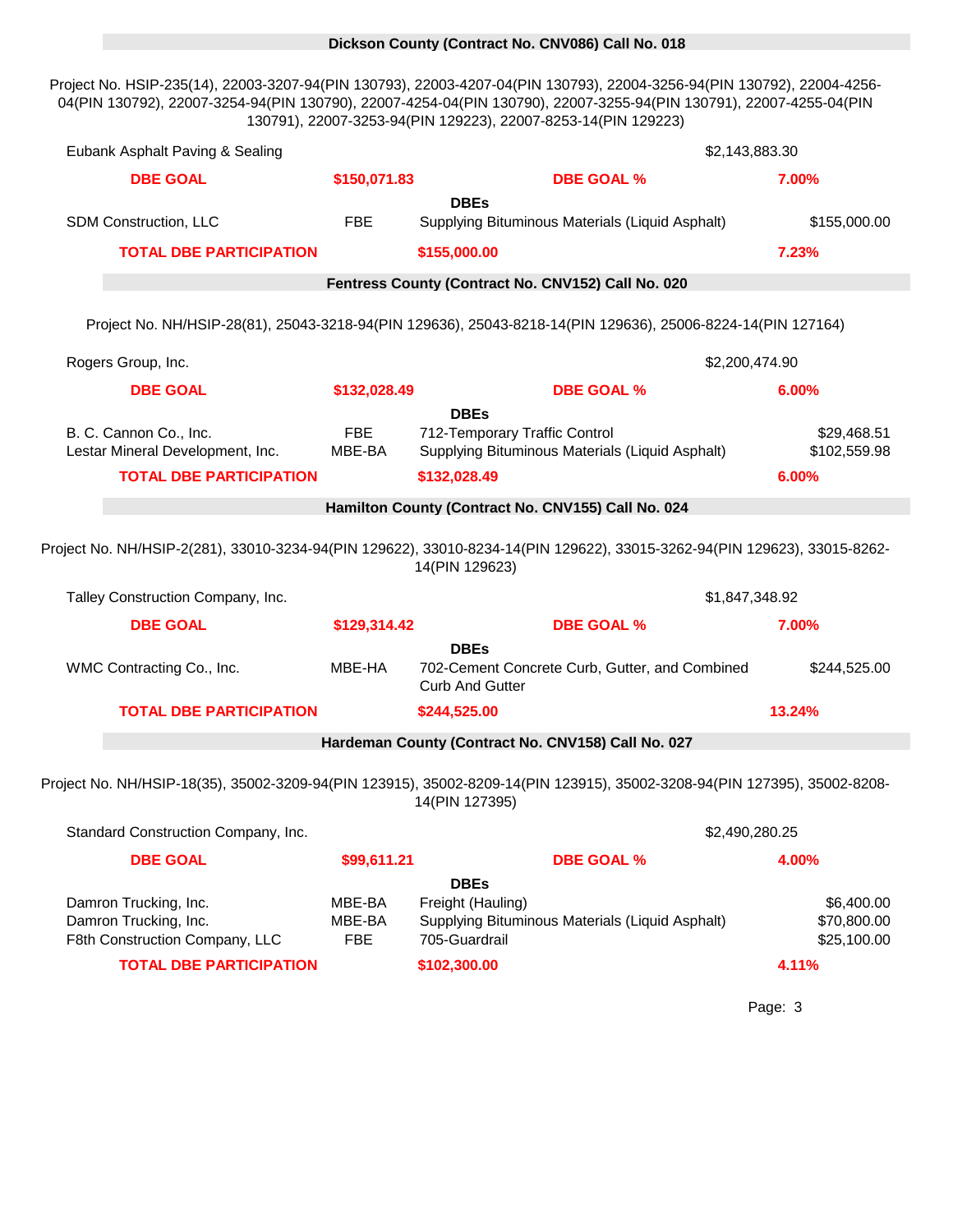# 0 **Henderson County (Contract No. CNV135) Call No. 031**

Project No. STP-EN-NH-22(89), 39004-3231-14(PIN 126908)

| Thomson & Thomson, Inc.                                                                                  |              |                                       |                                                                                | \$814,041.65   |  |
|----------------------------------------------------------------------------------------------------------|--------------|---------------------------------------|--------------------------------------------------------------------------------|----------------|--|
| <b>DBE GOAL</b>                                                                                          | \$52,912.71  |                                       | <b>DBE GOAL %</b>                                                              | 6.50%          |  |
| WMC Contracting Co., Inc.                                                                                | MBE-HA       | <b>DBEs</b><br><b>Curb And Gutter</b> | 702-Cement Concrete Curb, Gutter, and Combined                                 | \$70,862.50    |  |
| <b>TOTAL DBE PARTICIPATION</b>                                                                           |              | \$70,862.50                           |                                                                                | 8.71%          |  |
|                                                                                                          |              |                                       | Hickman County (Contract No. CNV161) Call No. 032                              |                |  |
|                                                                                                          |              |                                       | Project No. HSIP-100(91), 41010-3223-94(PIN 130794), 41010-4223-04(PIN 130794) |                |  |
| Eubank Asphalt Paving & Sealing                                                                          |              |                                       |                                                                                | \$758,468.50   |  |
| <b>DBE GOAL</b>                                                                                          | \$30,338.74  |                                       | <b>DBE GOAL %</b>                                                              | 4.00%          |  |
| SDM Construction, LLC                                                                                    | <b>FBE</b>   | <b>DBEs</b>                           | Supplying Bituminous Materials (Liquid Asphalt)                                | \$33,000.00    |  |
| <b>TOTAL DBE PARTICIPATION</b>                                                                           |              | \$33,000.00                           |                                                                                | 4.35%          |  |
|                                                                                                          |              |                                       | Johnson County (Contract No. CNV162) Call No. 033                              |                |  |
|                                                                                                          |              |                                       | Project No. HSIP-34(126), 46001-3223-94(PIN 129146), 46001-4223-04(PIN 129146) |                |  |
|                                                                                                          |              |                                       |                                                                                |                |  |
| Maymead, Inc.                                                                                            |              |                                       |                                                                                | \$2,505,184.00 |  |
| <b>DBE GOAL</b>                                                                                          | \$125,259.20 | <b>DBEs</b>                           | <b>DBE GOAL %</b>                                                              | 5.00%          |  |
| <b>ALH Construction Company</b>                                                                          | <b>FBE</b>   | <b>Median Pavement</b>                | 701-Cement Concrete Sidewalks, Driveways, and                                  | \$213,500.00   |  |
| <b>TOTAL DBE PARTICIPATION</b>                                                                           |              | \$213,500.00                          |                                                                                | 8.52%          |  |
|                                                                                                          |              |                                       | Knox County (Contract No. CNV165) Call No. 034                                 |                |  |
|                                                                                                          |              |                                       | Project No. HSIP-332(14), 47033-3228-94(PIN 127098), 47033-4228-04(PIN 127098) |                |  |
| APAC-Atlantic, Inc.                                                                                      |              |                                       |                                                                                | \$712,342.50   |  |
| <b>DBE GOAL</b>                                                                                          | \$28,493.70  |                                       | <b>DBE GOAL %</b>                                                              | 4.00%          |  |
| International Traffic Systems, Inc.                                                                      | <b>FBE</b>   | <b>DBEs</b><br>730-Traffic Signals    |                                                                                | \$46,050.00    |  |
| <b>TOTAL DBE PARTICIPATION</b>                                                                           |              | \$46,050.00                           |                                                                                | 6.46%          |  |
|                                                                                                          |              |                                       | Lewis County (Contract No. CNV166) Call No. 038                                |                |  |
| Project No. HSIP-99(71), 51013-3206-94(PIN 130789), 51013-4206-04(PIN 130789), 91020-8216-14(PIN 129495) |              |                                       |                                                                                |                |  |
| Rogers Group, Inc.                                                                                       |              |                                       |                                                                                | \$2,039,382.00 |  |
| <b>DBE GOAL</b>                                                                                          | \$112,166.01 |                                       | <b>DBE GOAL %</b>                                                              | 5.50%          |  |
|                                                                                                          |              | <b>DBEs</b>                           |                                                                                |                |  |
| Lestar Mineral Development, Inc.                                                                         | MBE-BA       |                                       | Supplying Bituminous Materials (Liquid Asphalt)                                | \$112,166.40   |  |
| <b>TOTAL DBE PARTICIPATION</b>                                                                           |              | \$112,166.40                          |                                                                                | 5.50%          |  |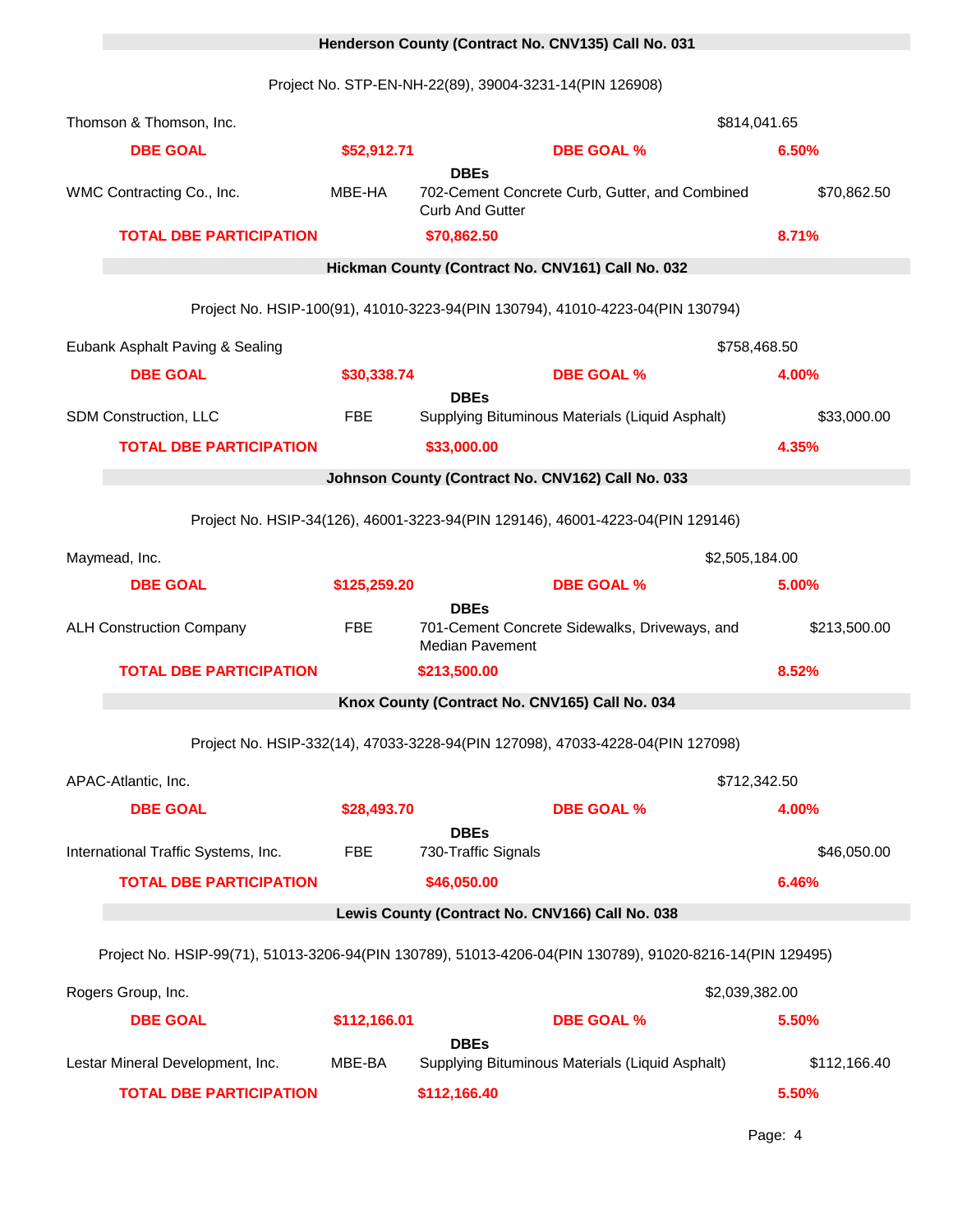# **DBEs** Kimberly, Inc. **FBE** 209-Project Erosion Prevention and Sediment Control \$2,166.00 Professional Traffic Control Services, LLC FBE 712-Temporary Traffic Control **69,190.00** Project No. HSIP-52(78), 56003-3261-94(PIN 122434) Stansell Electric Company, Inc. 18683 \$272,775.08 **DBE GOAL \$10,911.00 DBE GOAL % 4.00% TOTAL DBE PARTICIPATION \$93,825.00 8.16%** 0 **Macon County (Contract No. CNV173) Call No. 042 DBE GOAL \$92,006.32 DBE GOAL % 8.00% DBEs** Roadway Solutions, LLC 
FBE 705-Guardrail Contact Contact Contact Contact 100-100 100-2010 0 **Loudon County (Contract No. CNV169) Call No. 041** Project No. STP/HSIP-72(20), 53007-3218-94(PIN 129099), 53007-8218-14(PIN 129099) APAC-Atlantic, Inc. 18607 1990 18607 18607 18607 18607 18607 18607 18707 1870 **DBEs** Tennatee Services, Inc. MBE-NA Supplying Bituminous Materials (Liquid Asphalt) \$59,607.05 **TOTAL DBE PARTICIPATION \$59,607.05 5.01%** Project No. NH-10(85), 52003-8220-14(PIN 129502), 64001-8205-14(PIN 129502) Rogers Group, Inc. 2008. The State of the State of the State of the State of the State of the State of the State of the State of the State of the State of the State of the State of the State of the State of the State of th **DBE GOAL \$59,449.10 DBE GOAL % 5.00% TOTAL DBE PARTICIPATION \$48,720.72 5.00%** 0 **Lincoln County (Contract No. CNV167) Call No. 040 DBEs** Pecs Construction, LLC **MBE-BA** Freight (Hauling) **Figure 10** 100 125,243.52 Pecs Construction, LLC MBE-BA Supplying Bituminous Materials (Liquid Asphalt) \$43,477.20 Lincoln Paving, LLC 18669 \$974,148.56 **DBE GOAL \$43,836.69 DBE GOAL % 4.50%** 0 **Lincoln County (Contract No. CNV168) Call No. 039** Project No. NH/HSIP-50(76), 52006-3213-94(PIN 129490), 52006-8213-14(PIN 129490)

**TOTAL DBE PARTICIPATION \$11,356.00 4.16%**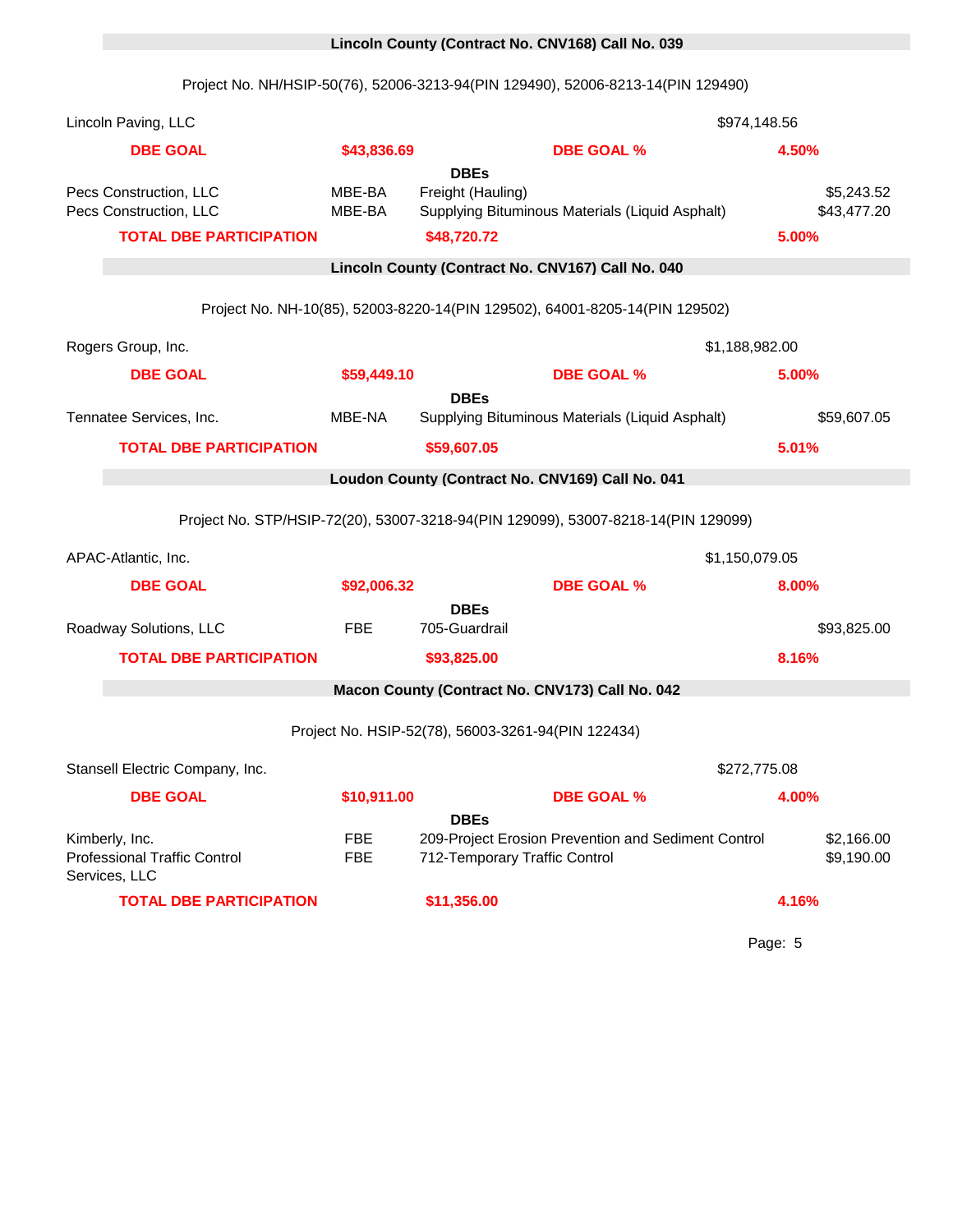## 0 **Marion County (Contract No. CNV174) Call No. 043**

Project No. HSIP-27(53), 58008-3230-94(PIN 130476), 58008-4230-04(PIN 130476), 77002-8245-14(PIN 130479)

| <b>Tinsley Asphalt, LLC</b>                                                                                                              |                                                                    |                                                                                                                                                             | \$765,238.50                                                                |
|------------------------------------------------------------------------------------------------------------------------------------------|--------------------------------------------------------------------|-------------------------------------------------------------------------------------------------------------------------------------------------------------|-----------------------------------------------------------------------------|
| <b>DBE GOAL</b>                                                                                                                          | \$45,914.31                                                        | <b>DBE GOAL %</b>                                                                                                                                           | 6.00%                                                                       |
| Pecs Construction, LLC<br>Pecs Construction, LLC<br>Roadway Solutions, LLC<br><b>TOTAL DBE PARTICIPATION</b>                             | MBE-BA<br>MBE-BA<br><b>FBE</b>                                     | <b>DBEs</b><br>Supplying Bituminous Materials (Liquid Asphalt)<br>Freight (Hauling)<br>705-Guardrail<br>\$48,511.81                                         | \$26,471.81<br>\$2,040.00<br>\$20,000.00<br>6.34%                           |
|                                                                                                                                          |                                                                    | Maury County (Contract No. CNV176) Call No. 045                                                                                                             |                                                                             |
|                                                                                                                                          |                                                                    |                                                                                                                                                             |                                                                             |
|                                                                                                                                          |                                                                    | Project No. IM/NH-65-2(96), 60001-3156-44(PIN 115786)                                                                                                       |                                                                             |
| Eutaw Construction Company, Inc.                                                                                                         |                                                                    |                                                                                                                                                             | \$28,637,629.00                                                             |
| <b>DBE GOAL</b>                                                                                                                          | \$2,720,574.76                                                     | <b>DBE GOAL %</b>                                                                                                                                           | 9.50%                                                                       |
| McFall Sod and Seeding, LLC<br>SDM Construction, LLC<br>SDM Construction, LLC<br>Simmons Erosion Control, Inc.<br>Tennessee Texture, LLC | <b>FBE</b><br><b>FBE</b><br><b>FBE</b><br><b>FBE</b><br><b>FBE</b> | <b>DBEs</b><br>801-Seeding<br>Freight (Hauling)<br>Supplying Bituminous Materials (Liquid Asphalt)<br>501-Portland Cement Concrete Pavement<br>603-Painting | \$407,001.75<br>\$26,304.56<br>\$498,809.56<br>\$1,781,366.40<br>\$7,500.00 |
| <b>TOTAL DBE PARTICIPATION</b>                                                                                                           |                                                                    | \$2,720,982.27                                                                                                                                              | 9.50%                                                                       |
|                                                                                                                                          |                                                                    | Maury County (Contract No. CNV178) Call No. 046                                                                                                             |                                                                             |
|                                                                                                                                          |                                                                    | Project No. N/A, 60004-4282-04(PIN 122532), 60004-4283-04(PIN 122532), 60023-8212-14(PIN 129486)                                                            |                                                                             |
| Eubank Asphalt Paving & Sealing                                                                                                          |                                                                    |                                                                                                                                                             | \$1,679,751.00                                                              |
| <b>DBE GOAL</b>                                                                                                                          | \$67,190.04                                                        | <b>DBE GOAL %</b>                                                                                                                                           | 4.00%                                                                       |
| <b>SDM Construction, LLC</b>                                                                                                             | <b>FBE</b>                                                         | <b>DBEs</b><br>Supplying Bituminous Materials (Liquid Asphalt)                                                                                              | \$70,000.00                                                                 |
| <b>TOTAL DBE PARTICIPATION</b>                                                                                                           |                                                                    | \$70,000.00                                                                                                                                                 | 4.17%                                                                       |
|                                                                                                                                          |                                                                    | McMinn County (Contract No. CNV171) Call No. 047                                                                                                            |                                                                             |
|                                                                                                                                          |                                                                    | Project No. NH-2(282), 54002-8250-14(PIN 127237)                                                                                                            |                                                                             |
| Rogers Group, Inc.                                                                                                                       |                                                                    |                                                                                                                                                             | \$1,563,205.30                                                              |
| <b>DBE GOAL</b>                                                                                                                          | \$85,976.29                                                        | <b>DBE GOAL %</b>                                                                                                                                           | 5.50%                                                                       |
| Lestar Mineral Development, Inc.                                                                                                         | MBE-BA                                                             | <b>DBEs</b><br>Supplying Bituminous Materials (Liquid Asphalt)                                                                                              | \$85,976.29                                                                 |
| <b>TOTAL DBE PARTICIPATION</b>                                                                                                           |                                                                    | \$85,976.29                                                                                                                                                 | 5.50%                                                                       |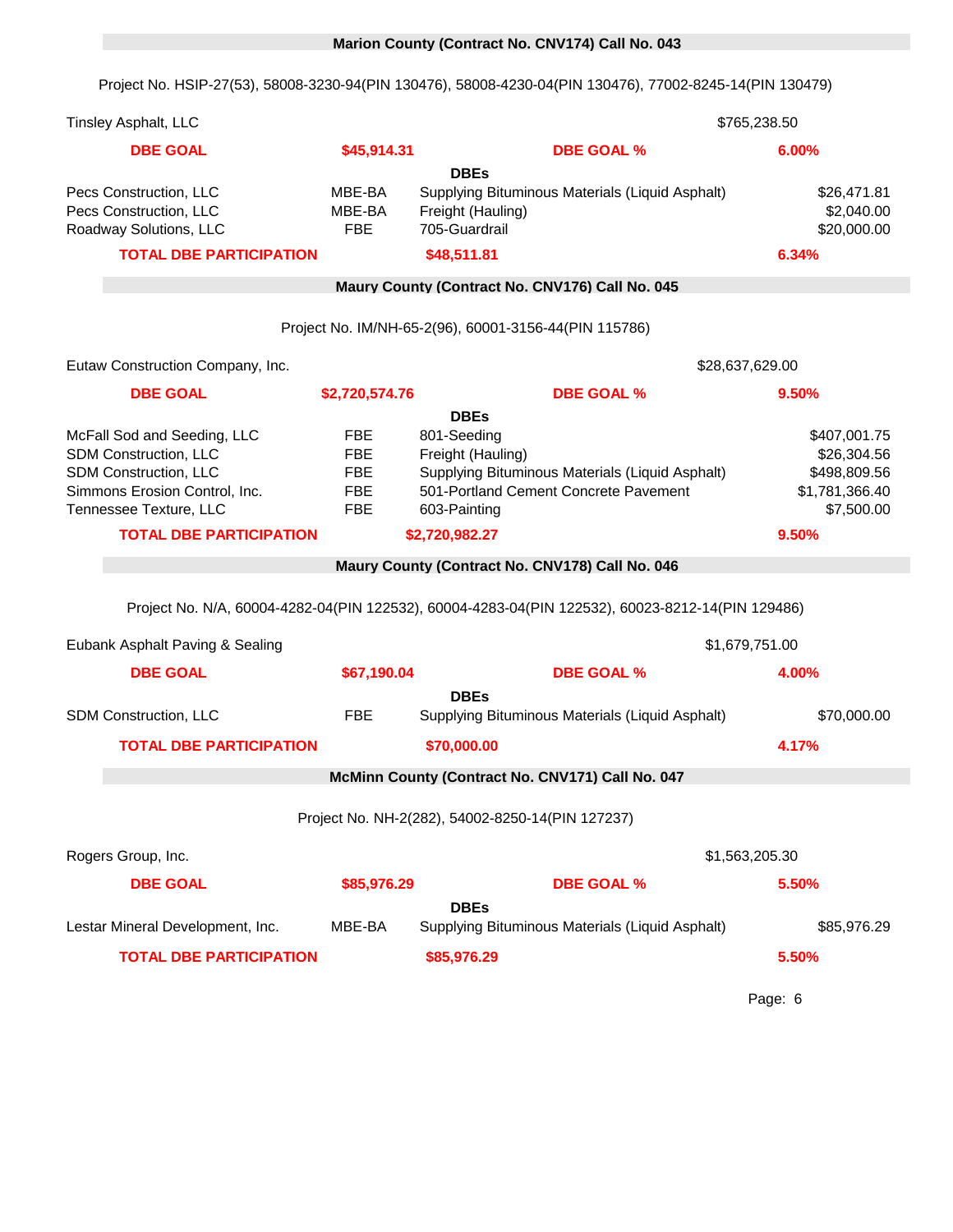## 0 **McNairy County (Contract No. CNV172) Call No. 048**

Project No. STP/HSIP-224(16), 55017-3210-94(PIN 130279), 55017-4210-04(PIN 130279), 55017-8210-14(PIN 130279)

| Standard Construction Company, Inc.                                                                                    |                             |                                                                                        |                                                                                 | \$1,688,146.60                                      |
|------------------------------------------------------------------------------------------------------------------------|-----------------------------|----------------------------------------------------------------------------------------|---------------------------------------------------------------------------------|-----------------------------------------------------|
| <b>DBE GOAL</b>                                                                                                        | \$67,525.86                 |                                                                                        | <b>DBE GOAL %</b>                                                               | 4.00%                                               |
| F8th Construction Company, LLC<br>Kelly Road Builders, Inc.<br><b>TOTAL DBE PARTICIPATION</b>                          | <b>FBE</b><br>MBE-BA        | <b>DBEs</b><br>705-Guardrail<br>\$104,394.50                                           | 415-Cold Planing Of Bituminous Plant Mix Pavements                              | \$27,200.00<br>\$77,194.50<br>6.18%                 |
|                                                                                                                        |                             | Meigs County (Contract No. CNV177) Call No. 049                                        |                                                                                 |                                                     |
|                                                                                                                        |                             | Project No. STP-304(13), 61007-8213-14(PIN 129673)                                     |                                                                                 |                                                     |
|                                                                                                                        |                             |                                                                                        |                                                                                 |                                                     |
| Rogers Group, Inc.                                                                                                     |                             |                                                                                        |                                                                                 | \$1,442,368.95                                      |
| <b>DBE GOAL</b>                                                                                                        | \$72,118.45                 | <b>DBEs</b>                                                                            | <b>DBE GOAL %</b>                                                               | 5.00%                                               |
| Lestar Mineral Development, Inc.                                                                                       | MBE-BA                      |                                                                                        | Supplying Bituminous Materials (Liquid Asphalt)                                 | \$72,981.09                                         |
| <b>TOTAL DBE PARTICIPATION</b>                                                                                         |                             | \$72,981.09                                                                            |                                                                                 | 5.06%                                               |
|                                                                                                                        |                             | Meigs County (Contract No. CNV204) Call No. 050                                        |                                                                                 |                                                     |
|                                                                                                                        |                             |                                                                                        | Project No. STP-NH-60(38), 72006-8215-14(PIN 129664), 61004-8216-14(PIN 129665) |                                                     |
| Rogers Group, Inc.                                                                                                     |                             |                                                                                        |                                                                                 | \$1,946,832.25                                      |
| <b>DBE GOAL</b>                                                                                                        | \$126,544.10                |                                                                                        | <b>DBE GOAL %</b>                                                               | 6.50%                                               |
|                                                                                                                        |                             | <b>DBEs</b>                                                                            |                                                                                 |                                                     |
| Lestar Mineral Development, Inc.                                                                                       | MBE-BA                      |                                                                                        | Supplying Bituminous Materials (Liquid Asphalt)                                 | \$126,544.10                                        |
|                                                                                                                        |                             |                                                                                        |                                                                                 |                                                     |
| <b>TOTAL DBE PARTICIPATION</b>                                                                                         |                             | \$126,544.10                                                                           |                                                                                 | 6.50%                                               |
|                                                                                                                        |                             | Monroe County (Contract No. CNV065) Call No. 051                                       |                                                                                 |                                                     |
|                                                                                                                        |                             | Project No. STP-SIP-68(49), 62007-3251-94(PIN 125199)                                  |                                                                                 |                                                     |
| Rogers Group, Inc.                                                                                                     |                             |                                                                                        |                                                                                 | \$1,022,137.65                                      |
| <b>DBE GOAL</b>                                                                                                        | \$122,656.52                |                                                                                        | <b>DBE GOAL %</b>                                                               | 12.00%                                              |
| B. C. Cannon Co., Inc.<br>Erosion Solutions, LLC<br>Lestar Mineral Development, Inc.<br><b>TOTAL DBE PARTICIPATION</b> | FBE<br><b>FBE</b><br>MBE-BA | <b>DBEs</b><br>712-Temporary Traffic Control<br>802-Landscape Planting<br>\$125,881.78 | Supplying Bituminous Materials (Liquid Asphalt)                                 | \$19,846.30<br>\$78,354.19<br>\$27,681.29<br>12.32% |
|                                                                                                                        |                             |                                                                                        | Montgomery County (Contract No. CNV201) Call No. 053                            |                                                     |
| Project No. STP-233(8), 63055-4217-04(PIN 129479), 63055-8217-14(PIN 129479), 63055-8218-14(PIN 129481)                |                             |                                                                                        |                                                                                 |                                                     |
|                                                                                                                        |                             |                                                                                        |                                                                                 |                                                     |
| Eubank Asphalt Paving & Sealing<br><b>DBE GOAL</b>                                                                     | \$59,546.11                 |                                                                                        | <b>DBE GOAL %</b>                                                               | \$1,082,656.50<br>5.50%                             |
|                                                                                                                        |                             | <b>DBEs</b>                                                                            |                                                                                 |                                                     |
| SDM Construction, LLC                                                                                                  | FBE                         |                                                                                        | Supplying Bituminous Materials (Liquid Asphalt)                                 | \$60,000.00                                         |
| <b>TOTAL DBE PARTICIPATION</b>                                                                                         |                             | \$60,000.00                                                                            |                                                                                 | 5.54%                                               |
|                                                                                                                        |                             |                                                                                        |                                                                                 | Page: 7                                             |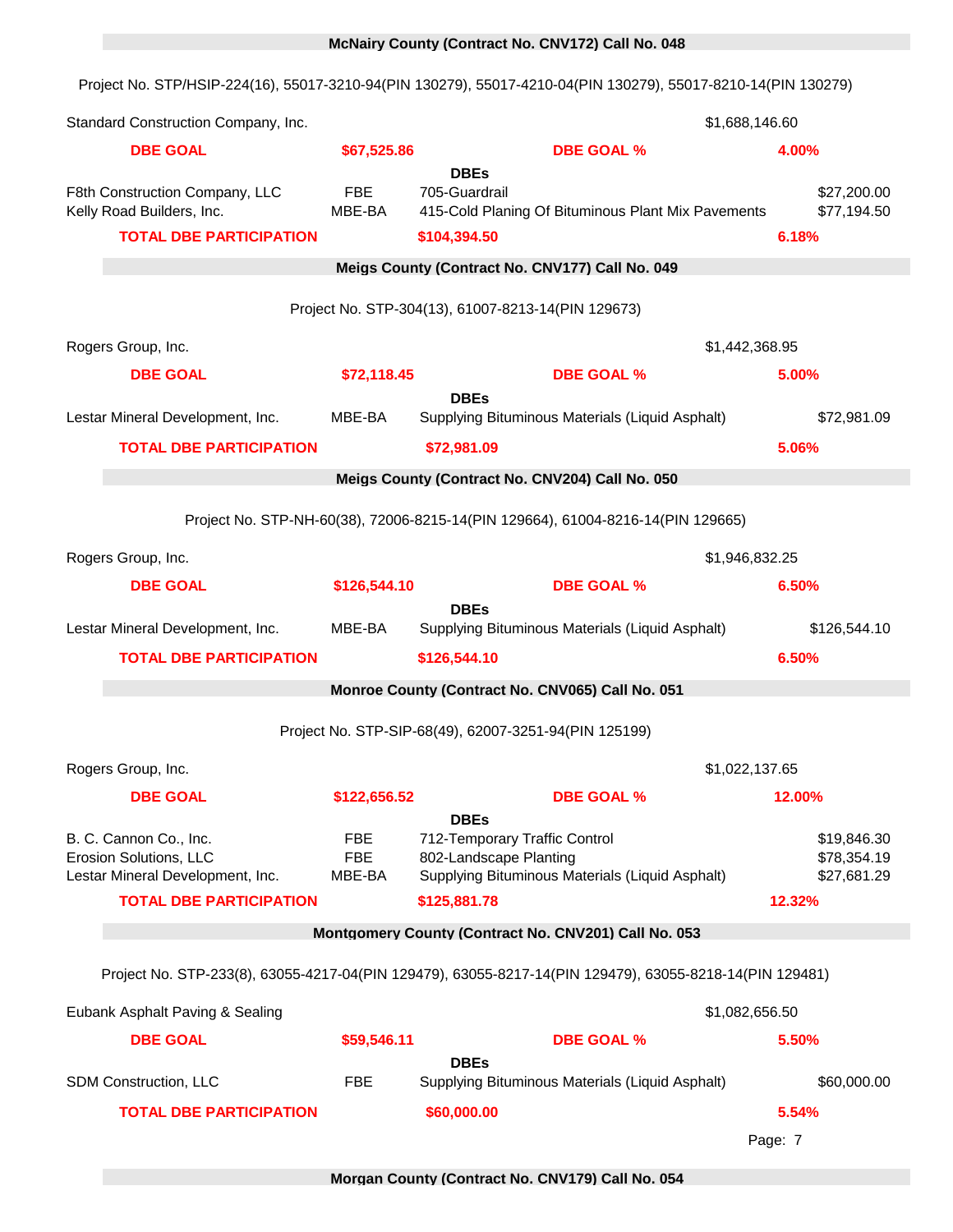|                                                                                                                                                                                                                        |                                                              | Project No. N/A, 65008-4236-04(PIN 129092), 65001-3272-94(PIN 129093), 65001-8272-14(PIN 129093)                                                                                                                                                  |                                                                                                     |  |  |
|------------------------------------------------------------------------------------------------------------------------------------------------------------------------------------------------------------------------|--------------------------------------------------------------|---------------------------------------------------------------------------------------------------------------------------------------------------------------------------------------------------------------------------------------------------|-----------------------------------------------------------------------------------------------------|--|--|
| <b>Potter South East LLC</b>                                                                                                                                                                                           | \$1,982,155.65                                               |                                                                                                                                                                                                                                                   |                                                                                                     |  |  |
| <b>DBE GOAL</b>                                                                                                                                                                                                        | \$128,840.12                                                 | <b>DBE GOAL %</b>                                                                                                                                                                                                                                 | 6.50%                                                                                               |  |  |
| Big Meadow Oil Company, Inc.                                                                                                                                                                                           | FBE                                                          | <b>DBEs</b><br>Supplying Bituminous Materials (Liquid Asphalt)                                                                                                                                                                                    | \$129,060.00                                                                                        |  |  |
| <b>TOTAL DBE PARTICIPATION</b>                                                                                                                                                                                         |                                                              | \$129,060.00                                                                                                                                                                                                                                      | 6.51%                                                                                               |  |  |
|                                                                                                                                                                                                                        |                                                              | Obion County (Contract No. CNV183) Call No. 055                                                                                                                                                                                                   |                                                                                                     |  |  |
|                                                                                                                                                                                                                        |                                                              | Project No. NH-I-69(100), 66269-3117-44(PIN 101343), 66269-3118-44(PIN 101344)                                                                                                                                                                    |                                                                                                     |  |  |
| <b>Ford Construction Company</b>                                                                                                                                                                                       |                                                              |                                                                                                                                                                                                                                                   | \$31,959,341.07                                                                                     |  |  |
| <b>DBE GOAL</b>                                                                                                                                                                                                        | \$2,077,357.17                                               | <b>DBE GOAL %</b>                                                                                                                                                                                                                                 | 6.50%                                                                                               |  |  |
| Green Thumb of Dyersburg, LLC<br>Interstate Transportation, LLC<br>Interstate Transportation, LLC<br>Tri-State Guardrail & Sign Co., Inc.<br>VuCon, LLC<br>WMC Contracting Co., Inc.<br><b>TOTAL DBE PARTICIPATION</b> | FBE<br>FBE<br><b>FBE</b><br><b>FBE</b><br>MFBE-APA<br>MBE-HA | <b>DBEs</b><br>209-Project Erosion Prevention and Sediment Control<br>Freight (Hauling)<br>Supplying Bituminous Materials (Liquid Asphalt)<br>705-Guardrail<br>306-Portland Cement Concrete Base<br>711-Concrete Median Barrier<br>\$2,077,757.96 | \$122,389.95<br>\$122,381.45<br>\$43,751.56<br>\$834,075.00<br>\$933,600.00<br>\$21,560.00<br>6.50% |  |  |
|                                                                                                                                                                                                                        |                                                              | Overton County (Contract No. CNV181) Call No. 056                                                                                                                                                                                                 |                                                                                                     |  |  |
|                                                                                                                                                                                                                        |                                                              | Project No. N/A, 67002-4241-04(PIN 130481), 67001-3297-94(PIN 129639), 67001-8297-14(PIN 129639)                                                                                                                                                  |                                                                                                     |  |  |
| Rogers Group, Inc.                                                                                                                                                                                                     |                                                              |                                                                                                                                                                                                                                                   | \$2,236,359.81                                                                                      |  |  |
| <b>DBE GOAL</b>                                                                                                                                                                                                        | \$156,545.19                                                 | <b>DBE GOAL %</b>                                                                                                                                                                                                                                 | 7.00%                                                                                               |  |  |
| International Traffic Systems, Inc.<br>Lestar Mineral Development, Inc.<br><b>TOTAL DBE PARTICIPATION</b>                                                                                                              | FBE<br>MBE-BA                                                | <b>DBEs</b><br>730-Traffic Signals<br>Supplying Bituminous Materials (Liquid Asphalt)<br>\$158,320.90<br>Polk County (Contract No. CNV200) Call No. 057                                                                                           | \$41,920.90<br>\$116,400.00<br>7.08%                                                                |  |  |
|                                                                                                                                                                                                                        |                                                              |                                                                                                                                                                                                                                                   |                                                                                                     |  |  |
|                                                                                                                                                                                                                        |                                                              | Project No. STP-68(59), 70006-8247-14(PIN 127245)                                                                                                                                                                                                 |                                                                                                     |  |  |
| APAC-Atlantic, Inc.                                                                                                                                                                                                    |                                                              |                                                                                                                                                                                                                                                   | \$1,301,472.70                                                                                      |  |  |
| <b>DBE GOAL</b>                                                                                                                                                                                                        | \$52,058.91                                                  | <b>DBE GOAL %</b>                                                                                                                                                                                                                                 | 4.00%                                                                                               |  |  |
| B. C. Cannon Co., Inc.<br>Erosion Solutions, LLC<br><b>TOTAL DBE PARTICIPATION</b>                                                                                                                                     | <b>FBE</b><br><b>FBE</b>                                     | <b>DBEs</b><br>712-Temporary Traffic Control<br>Freight (Hauling)<br>\$55,989.10                                                                                                                                                                  | \$10,989.10<br>\$45,000.00<br>4.30%                                                                 |  |  |
|                                                                                                                                                                                                                        |                                                              |                                                                                                                                                                                                                                                   |                                                                                                     |  |  |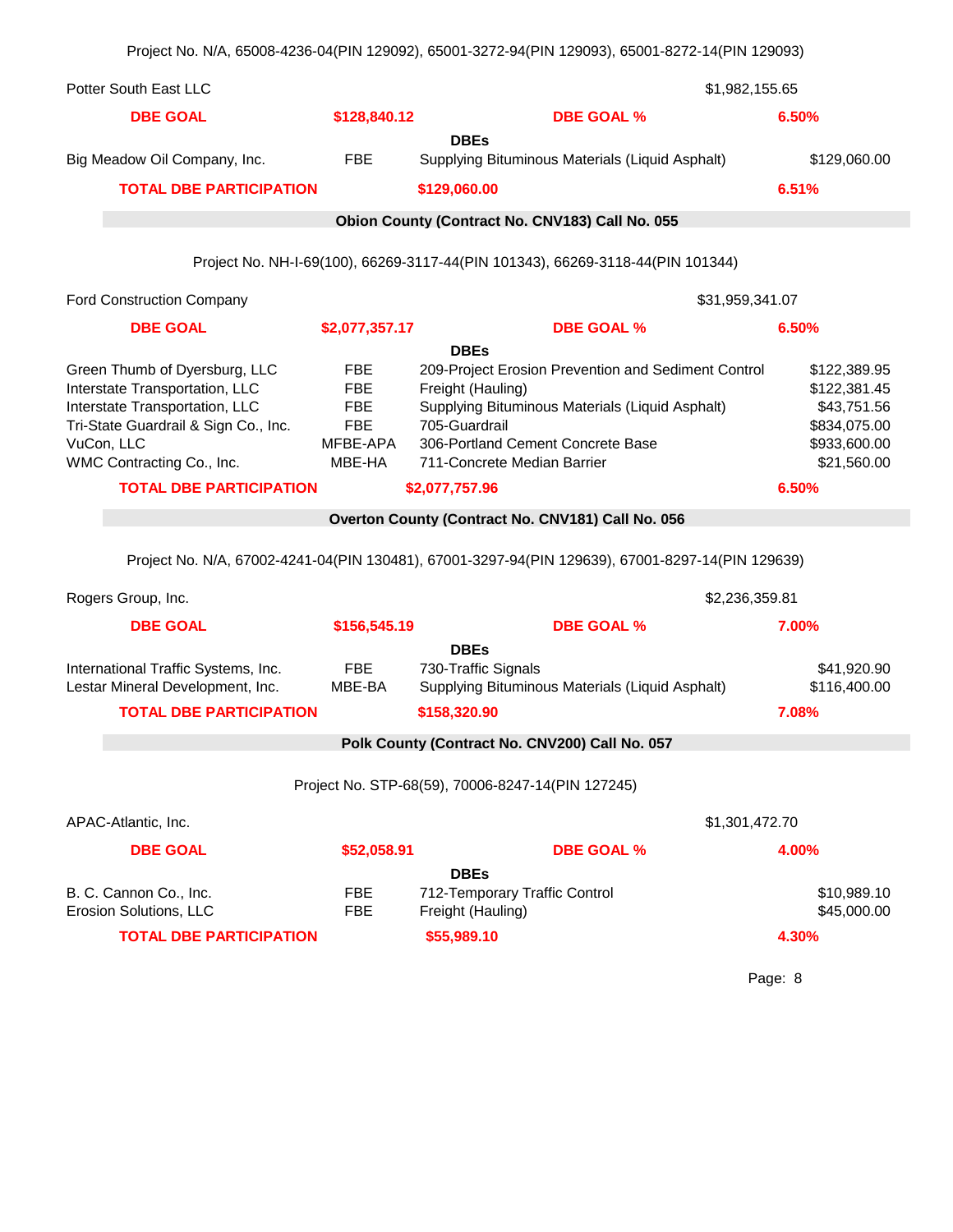### 0 **Rhea County (Contract No. CNV182) Call No. 058**

Project No. NH/HSIP-29(118), 72079-3215-94(PIN 129624), 72079-8215-14(PIN 129624)

| Rogers Group, Inc.                                                                                                        |                      |                                                             |                                                                                    | \$2,188,671.63 |                            |
|---------------------------------------------------------------------------------------------------------------------------|----------------------|-------------------------------------------------------------|------------------------------------------------------------------------------------|----------------|----------------------------|
| <b>DBE GOAL</b>                                                                                                           | \$131,320.30         |                                                             | <b>DBE GOAL %</b>                                                                  | 6.00%          |                            |
| Lestar Mineral Development, Inc.                                                                                          | MBE-BA               | <b>DBEs</b>                                                 | Supplying Bituminous Materials (Liquid Asphalt)                                    |                | \$131,320.30               |
| <b>TOTAL DBE PARTICIPATION</b>                                                                                            |                      | \$131,320.30                                                |                                                                                    | 6.00%          |                            |
|                                                                                                                           |                      |                                                             | Rhea County (Contract No. CNV100) Call No. 059                                     |                |                            |
|                                                                                                                           |                      |                                                             |                                                                                    |                |                            |
| Project No. STP/HSIP-30(89), 72004-3237-94(PIN 129620), 72004-8237-14(PIN 129620), 72002-3207-94(PIN 129619), 72002-8207- |                      | 14(PIN 129619)                                              |                                                                                    |                |                            |
| Rogers Group, Inc.                                                                                                        |                      |                                                             |                                                                                    | \$1,257,129.00 |                            |
| <b>DBE GOAL</b>                                                                                                           | \$75,427.74          |                                                             | <b>DBE GOAL %</b>                                                                  | 6.00%          |                            |
| B. C. Cannon Co., Inc.<br>Lestar Mineral Development, Inc.<br><b>TOTAL DBE PARTICIPATION</b>                              | <b>FBE</b><br>MBE-BA | <b>DBEs</b><br>712-Temporary Traffic Control<br>\$75,427.74 | Supplying Bituminous Materials (Liquid Asphalt)                                    | 6.00%          | \$27,966.75<br>\$47,460.99 |
|                                                                                                                           |                      |                                                             | Scott County (Contract No. CNV199) Call No. 061                                    |                |                            |
|                                                                                                                           |                      |                                                             |                                                                                    |                |                            |
|                                                                                                                           |                      |                                                             | Project No. STP/HSIP-456(12), 76010-3227-94(PIN 129088), 76010-8227-14(PIN 129088) |                |                            |
| Rogers Group, Inc.                                                                                                        |                      |                                                             |                                                                                    | \$1,012,354.00 |                            |
| <b>DBE GOAL</b>                                                                                                           | \$65,803.01          | <b>DBEs</b>                                                 | <b>DBE GOAL %</b>                                                                  | 6.50%          |                            |
| Roadway Solutions, LLC                                                                                                    | <b>FBE</b>           | 705-Guardrail                                               |                                                                                    |                | \$122,125.00               |
| <b>TOTAL DBE PARTICIPATION</b>                                                                                            |                      | \$122,125.00                                                |                                                                                    | 12.06%         |                            |
|                                                                                                                           |                      |                                                             | Smith County (Contract No. CNV187) Call No. 064                                    |                |                            |
| Project No. HSIP-24(84), 80002-3268-94(PIN 129508), 80002-4268-04(PIN 129508), 80002-8267-14(PIN 127282)                  |                      |                                                             |                                                                                    |                |                            |
|                                                                                                                           |                      |                                                             |                                                                                    |                |                            |
| Vulcan Construction Materials, LLC                                                                                        |                      |                                                             |                                                                                    | \$1,573,682.30 |                            |
| <b>DBE GOAL</b>                                                                                                           | \$78,684.12          | <b>DBEs</b>                                                 | <b>DBE GOAL %</b>                                                                  | 5.00%          |                            |
| G & M Associates                                                                                                          | MBE-BA               | 712-Temporary Traffic Control                               |                                                                                    |                | \$49,500.00                |
| Jerry B. Young Construction, Inc.<br><b>TOTAL DBE PARTICIPATION</b>                                                       | MBE-BA               | \$78,684.12                                                 | Supplying Bituminous Materials (Liquid Asphalt)                                    | 5.00%          | \$29,184.12                |
|                                                                                                                           |                      |                                                             | Stewart County (Contract No. CNV188) Call No. 065                                  |                |                            |
|                                                                                                                           |                      |                                                             |                                                                                    |                |                            |
|                                                                                                                           |                      |                                                             | Project No. NH/HSIP-76(116), 81004-3248-94(PIN 129497), 81004-8248-14(PIN 129497)  |                |                            |
| Eubank Asphalt Paving & Sealing                                                                                           |                      |                                                             |                                                                                    | \$1,455,444.00 |                            |
| <b>DBE GOAL</b>                                                                                                           | \$72,772.20          |                                                             | <b>DBE GOAL %</b>                                                                  | 5.00%          |                            |
| SDM Construction, LLC                                                                                                     | <b>FBE</b>           | <b>DBEs</b>                                                 | Supplying Bituminous Materials (Liquid Asphalt)                                    |                | \$78,000.00                |
| <b>TOTAL DBE PARTICIPATION</b>                                                                                            |                      | \$78,000.00                                                 |                                                                                    | 5.36%          |                            |
|                                                                                                                           |                      |                                                             |                                                                                    |                |                            |
|                                                                                                                           |                      |                                                             |                                                                                    | Page: 9        |                            |